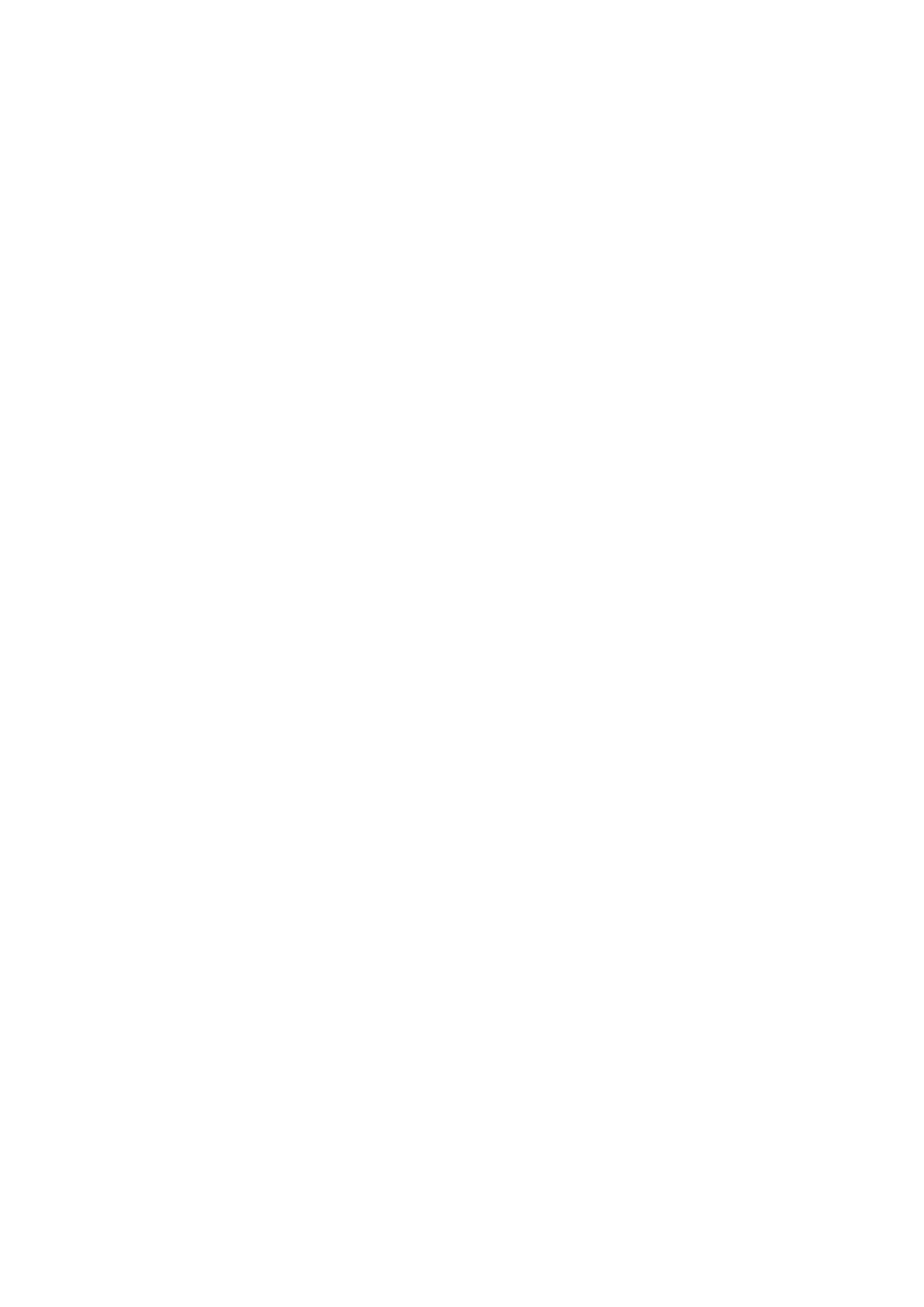## CASTLE COMBE SOLO PRACTICE SUNDAY PRACTICE - 4 LAP TIMES

| Lap | Time                 |
|-----|----------------------|
|     |                      |
| 3   | 1:28.479             |
| 4   | 1:25.326             |
| 5   | 1:27.008             |
|     | <b>FINISH</b>        |
|     |                      |
|     |                      |
|     |                      |
|     |                      |
|     | <b>Elliott Peach</b> |
|     |                      |
|     | <b>START</b>         |
| 1   |                      |
| 2   | 1:27.391             |
| 3   | 1:24.168             |

| 4 | 1:24.019      |
|---|---------------|
| 5 | 1:25.179      |
| 6 | 1.25832       |
|   | <b>FINISH</b> |
|   | 1:23.952      |

| Floyd Moody  |               |  |
|--------------|---------------|--|
| <b>START</b> |               |  |
| 1            |               |  |
| 2            | 1:39.631      |  |
| 3            | 1:38.203      |  |
|              | 1:37.134      |  |
|              | <b>FINISH</b> |  |

| <b>Frederick Manning-Morton</b> |               |  |  |
|---------------------------------|---------------|--|--|
|                                 | <b>START</b>  |  |  |
| 1                               |               |  |  |
| $\mathcal{P}$                   | 1:35.002      |  |  |
| 3                               | 1:31.510      |  |  |
|                                 | 1:28.501      |  |  |
|                                 | <b>FINISH</b> |  |  |
| 5                               | 1:27.288      |  |  |
|                                 |               |  |  |

| <b>Gareth Roberts</b> |               |  |  |
|-----------------------|---------------|--|--|
|                       | <b>START</b>  |  |  |
| 1                     |               |  |  |
| 2                     | 1:37.313      |  |  |
| 3                     | 1:34.541      |  |  |
| 4                     | 1:31.253      |  |  |
| 5                     | 1:30.157      |  |  |
| 6                     | 1:29.957      |  |  |
|                       | <b>FINISH</b> |  |  |

| <b>Gary Arden</b> |              |  |
|-------------------|--------------|--|
|                   | <b>START</b> |  |
|                   |              |  |
| 2                 | 1:28.215     |  |
| 3                 | 1:25.204     |  |
| <b>FINISH</b>     |              |  |

| t Pro 5.0.27           | $\overline{\phantom{a}}$ |
|------------------------|--------------------------|
| $'$ Circuit            | <b>NG</b>                |
| Timing (www.vola.fr) / | Team                     |
| Vola Tim               | , imino                  |
|                        | _____                    |

| Lap            | Time                  |  |
|----------------|-----------------------|--|
|                | <b>Harley Prebble</b> |  |
|                | <b>START</b>          |  |
| 1              |                       |  |
| $\overline{2}$ | 1:24.093              |  |
| 3              | 1:23.726              |  |
| 4              | 1:22.963              |  |
| 5              | 1.24 486              |  |
| 6              | 1.25088               |  |
| <b>FINISH</b>  |                       |  |
| 7              | 1:22.326              |  |
|                |                       |  |
|                |                       |  |

| lan Agnew     |          |  |
|---------------|----------|--|
| <b>START</b>  |          |  |
| 1             |          |  |
| $\mathcal{P}$ | 1:32.618 |  |
| 3             | 1:25.935 |  |
| 4             | 1:25.445 |  |
| 5             | 1:25.261 |  |
| <b>FINISH</b> |          |  |

| <b>James Bull</b> |              |  |  |
|-------------------|--------------|--|--|
|                   | <b>START</b> |  |  |
| 1                 |              |  |  |
| $\mathcal{P}$     | 1:23.983     |  |  |
| 3                 | 1:22.306     |  |  |
| 4                 | 1.24267      |  |  |
| 5                 | 1.24075      |  |  |
| 6                 | 1.22341      |  |  |
| 7                 | 1:21.599     |  |  |
| <b>FINISH</b>     |              |  |  |
| ጸ                 | 1.21640      |  |  |

| Joe Oneill |               |
|------------|---------------|
|            | <b>START</b>  |
| 1          |               |
| 2          | 1:37.613      |
| 3          | 1:34.346      |
| 4          | 1:32.994      |
| 5          | 1:31.350      |
|            | <b>FINISH</b> |
| հ          | 1:30.895      |

| <b>START</b><br>1<br>1:31.588<br>2<br>1:29.211<br>3<br>1:31.675<br>4<br>5<br>1:27.010<br><b>FINISH</b> | Jonathan Power |  |  |
|--------------------------------------------------------------------------------------------------------|----------------|--|--|
|                                                                                                        |                |  |  |
|                                                                                                        |                |  |  |
|                                                                                                        |                |  |  |
|                                                                                                        |                |  |  |
|                                                                                                        |                |  |  |
|                                                                                                        |                |  |  |
|                                                                                                        |                |  |  |

| Time     |
|----------|
| 1:27.297 |
|          |

| Jordan Boyle  |              |  |  |
|---------------|--------------|--|--|
|               | <b>START</b> |  |  |
| 1             |              |  |  |
| 2             | 1:24.345     |  |  |
| 3             | 1:22.616     |  |  |
| 4             | 1:22.031     |  |  |
| 5             | 1:25.572     |  |  |
| 6<br>1:22.950 |              |  |  |
| <b>FINISH</b> |              |  |  |

| <b>Kevin Gale</b> |              |  |
|-------------------|--------------|--|
|                   | <b>START</b> |  |
| 1                 |              |  |
| 2                 | 1:34.577     |  |
| 3                 | 1:32.758     |  |
| 4                 | 1:30.189     |  |
| 5                 | 1:30.105     |  |
| <b>FINISH</b>     |              |  |
| հ                 | 1:33.638     |  |

| Kieran Knight  |              |  |
|----------------|--------------|--|
|                | <b>START</b> |  |
| 1              |              |  |
| $\overline{2}$ | 1:41.379     |  |
| 3              | 1:34.476     |  |
| 4              | 1:33.180     |  |
| 5              | 1:32.645     |  |
| 1:30.501<br>6  |              |  |
| <b>FINISH</b>  |              |  |

| <b>Mick Marshall</b> |          |
|----------------------|----------|
| <b>START</b>         |          |
| 1                    |          |
| 2                    | 1:33.242 |
| 3                    | 1:32.347 |
| 4                    | 1:30.794 |
| <b>FINISH</b>        |          |
| 5                    | 1:30.552 |

| Mike Condliffe |          |  |
|----------------|----------|--|
| <b>START</b>   |          |  |
|                |          |  |
| 2              | 1:44.935 |  |
| 1:41.328<br>3  |          |  |
| <b>FINISH</b>  |          |  |